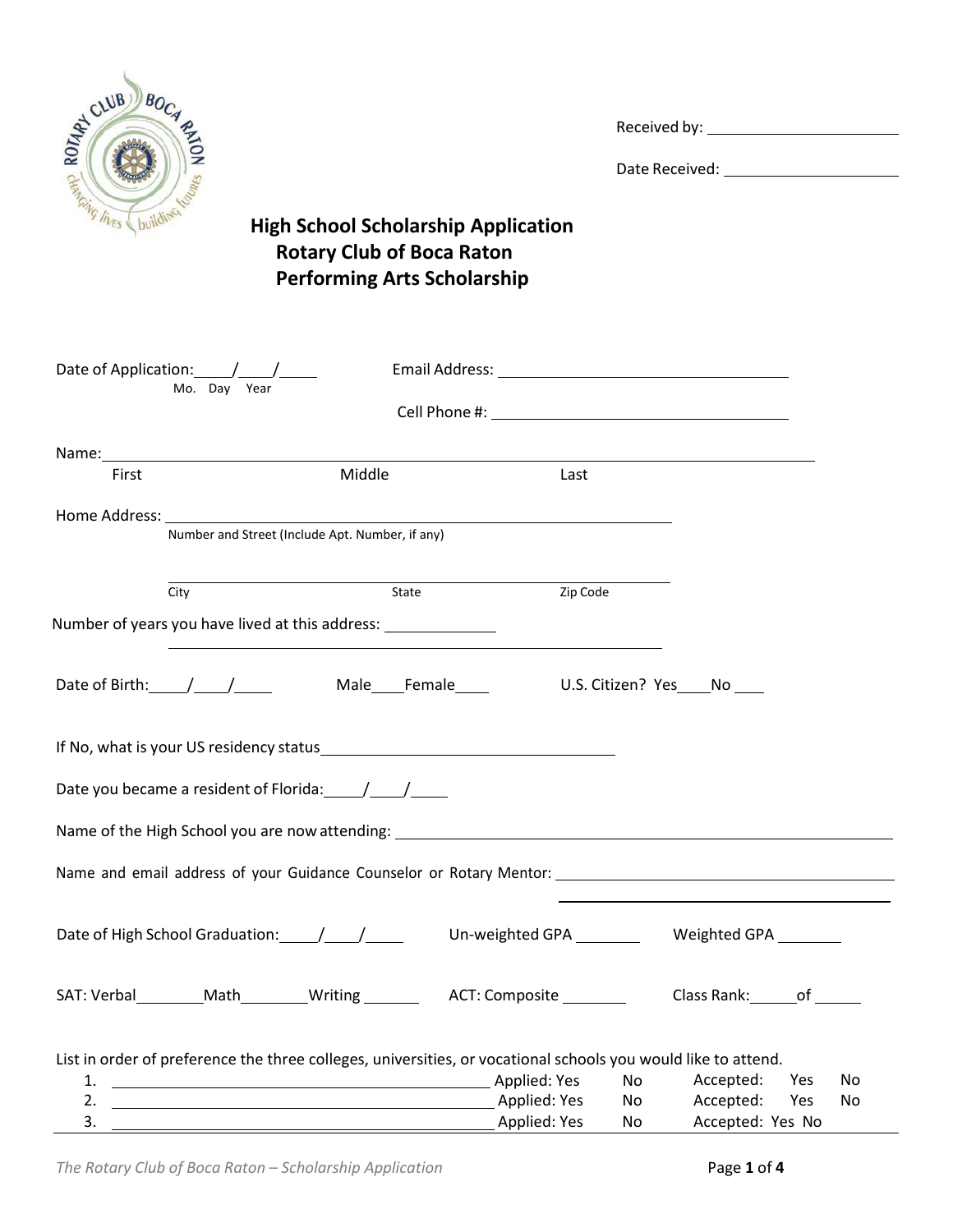| Anticipated major or area study (to be eligible for this scholarship, you must be pursuing study in the performing arts):                                                                             |
|-------------------------------------------------------------------------------------------------------------------------------------------------------------------------------------------------------|
| Applicant plans to live: on campus_____off campus_____commute from home_____unknown at this time _____                                                                                                |
| How did you hear about the Rotary Club of Boca Raton Performing Arts Scholarship? ___________________________                                                                                         |
| Application must include letter of reference from a teacher, counselor, coach or mentor.<br>(Check one)                                                                                               |
| Did you work in high school? If YES, please explain your work experience, number of hours and job description.                                                                                        |
| Are you currently working and do you plan to work while attending classes in College? If YES, please explain how many<br>hours per week/month you plan to work.                                       |
| Please write a short summary on your most rewarding Community Service experience.                                                                                                                     |
| What was your Total number of Community Service hours during High School? ____                                                                                                                        |
| Please list the community service organizations and clubs that you are currently a member and how many hours do<br>you commit to each organization per month.<br><b>Monthly Volunteer Hours</b><br>1. |
| 4.                                                                                                                                                                                                    |
| Please describe your most memorable performance or artistic endeavor.                                                                                                                                 |
|                                                                                                                                                                                                       |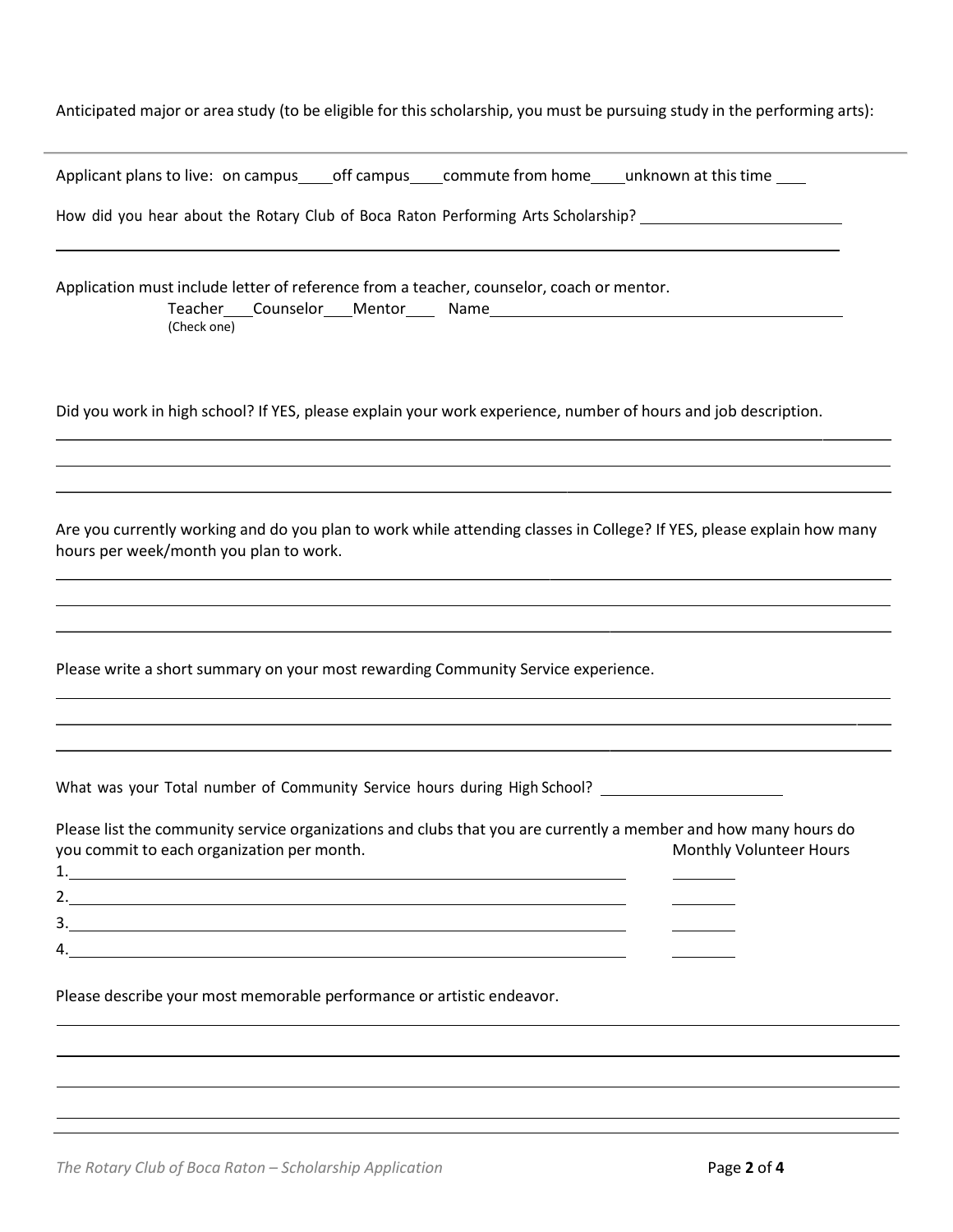| Please list all honors and awards you received during High School                                                                                                                                                              |                                     |               |                                                                                  |  |  |
|--------------------------------------------------------------------------------------------------------------------------------------------------------------------------------------------------------------------------------|-------------------------------------|---------------|----------------------------------------------------------------------------------|--|--|
| ,我们也不会有什么。""我们的人,我们也不会有什么?""我们的人,我们也不会有什么?""我们的人,我们也不会有什么?""我们的人,我们也不会有什么?""我们的人                                                                                                                                               |                                     |               |                                                                                  |  |  |
|                                                                                                                                                                                                                                |                                     |               | ,我们也不能会在这里,我们的人们也不能会在这里,我们也不能会在这里,我们也不能会在这里,我们也不能会不能会不能会不能会。""我们,我们也不能会不能会不能会不能会 |  |  |
|                                                                                                                                                                                                                                |                                     |               |                                                                                  |  |  |
|                                                                                                                                                                                                                                |                                     |               |                                                                                  |  |  |
| What resources do you have available to pay for your college expenses?                                                                                                                                                         |                                     |               |                                                                                  |  |  |
| Florida Prepaid Plan___________________________________College Saving Account ________________________________                                                                                                                 |                                     |               |                                                                                  |  |  |
|                                                                                                                                                                                                                                |                                     |               |                                                                                  |  |  |
|                                                                                                                                                                                                                                |                                     |               |                                                                                  |  |  |
| Other Scholarships experience and the contract of the contract of the contract of the contract of the contract of the contract of the contract of the contract of the contract of the contract of the contract of the contract |                                     |               |                                                                                  |  |  |
| Other, please describe experiments and the set of the set of the set of the set of the set of the set of the set of the set of the set of the set of the set of the set of the set of the set of the set of the set of the set |                                     |               |                                                                                  |  |  |
|                                                                                                                                                                                                                                | <b>Family/Financial Information</b> |               |                                                                                  |  |  |
|                                                                                                                                                                                                                                |                                     |               |                                                                                  |  |  |
| Father's Name: 1988 Contract to the contract of the contract of the contract of the contract of the contract of the contract of the contract of the contract of the contract of the contract of the contract of the contract o |                                     |               | Age: $\_\_$                                                                      |  |  |
|                                                                                                                                                                                                                                |                                     |               | Employer: Employer:                                                              |  |  |
|                                                                                                                                                                                                                                |                                     |               | Work Phone #: Work Phone #:                                                      |  |  |
|                                                                                                                                                                                                                                |                                     |               |                                                                                  |  |  |
| Mother's Name: 1988 and 2008 and 2008 and 2008 and 2008 and 2008 and 2008 and 2008 and 2008 and 2008 and 2008                                                                                                                  |                                     |               | Age: $\_\_\_\_\_\_\_\$                                                           |  |  |
|                                                                                                                                                                                                                                |                                     |               |                                                                                  |  |  |
|                                                                                                                                                                                                                                |                                     |               |                                                                                  |  |  |
|                                                                                                                                                                                                                                |                                     |               |                                                                                  |  |  |
| Step-Parent or Guardian Name: Manual According to the Contract of Contract of Contract of Contract of Contract of Contract of Contract of Contract of Contract of Contract of Contract of Contract of Contract of Contract of  |                                     |               | Age: $\_\_\_\_\_\_\_\_\$                                                         |  |  |
|                                                                                                                                                                                                                                |                                     |               |                                                                                  |  |  |
| Occupation: <u>contract and contract and contract and contract and contract and contract and contract of the set</u>                                                                                                           |                                     |               |                                                                                  |  |  |
| <b>Current Salary:</b>                                                                                                                                                                                                         |                                     | Work Phone #: |                                                                                  |  |  |
|                                                                                                                                                                                                                                |                                     |               |                                                                                  |  |  |
|                                                                                                                                                                                                                                |                                     |               |                                                                                  |  |  |
| List all brothers, sisters, step-brothers and step-sisters, their ages, and are they dependent* on the family for support:                                                                                                     |                                     |               |                                                                                  |  |  |
|                                                                                                                                                                                                                                |                                     |               |                                                                                  |  |  |
| Name                                                                                                                                                                                                                           | Relationship                        | Age           | Dependent on Family                                                              |  |  |
|                                                                                                                                                                                                                                |                                     |               | Yes<br>No                                                                        |  |  |
|                                                                                                                                                                                                                                |                                     |               | No<br>Yes                                                                        |  |  |
|                                                                                                                                                                                                                                |                                     |               | Yes<br>No                                                                        |  |  |
|                                                                                                                                                                                                                                |                                     |               | Yes<br>No                                                                        |  |  |
|                                                                                                                                                                                                                                |                                     |               | Yes $\_\_\$ No $\_\$                                                             |  |  |

\* To be considered a "Dependent on Family," individuals must be receiving more than half their support from the head of household.